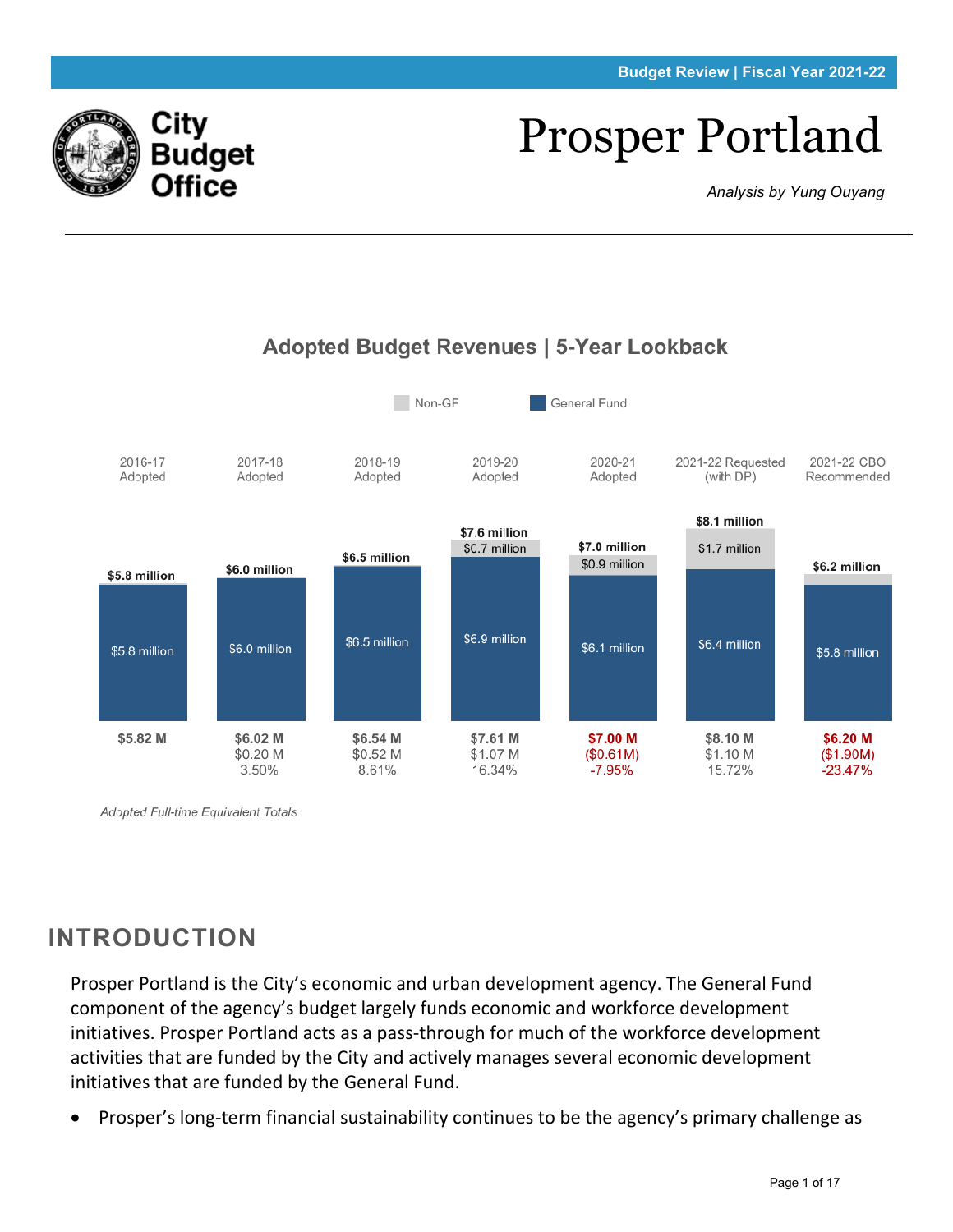the City's Tax Increment Finance districts mature and reach their maximum debt levels.

- The agency's FY 2021-22 Requested Budget in the General Fund and the Recreation Cannabis Tax Fund totals \$8,104,830, which is 9.0% higher than its FY 2020-21 Revised Budget.
- The FY 2021-22 Budget includes a reduction of 5% as required by the Mayor's Budget Guidance. Prosper elected to reduce 5% of each of its five economic programs' budgets to submit as the bureau's constraint option. The agency also requested these resources be added back in addition to two separate requests for new General Fund resources.
- CBO recommends restoring the 5% reduction for two programs: Inclusive Business Resource Network and the Workforce Development program.
- CBO does not recommend new General Fund resources for the Portland Film Office and the Small Business Repair grants.
- Prosper also requested resources from the City's Recreational Cannabis Tax (RCT) Fund. CBO does not provide recommendations on requests for resources from this fund, and Council is currently scheduled to discuss requests for RCT at a work session on April 1, 2021.

# **BASE BUDGET & KEY ISSUES**

## **Program Revenue Losses Related to COVID Impacts**

During the FY 2020-21 Fall BMP, CBO reported on Prosper Portland's program revenue (loan interest, lease and parking income) losses in FY 2019-20 due to the economic impacts of the COVID pandemic. Prosper indicated that the decline in revenues in FY 2019-20 combined with the forecasted reductions in FY 2020-21 required expenditure reductions in the FY 2020-21 budget. Using a revised forecast, staff rebalanced several TIF Districts, reducing lending and grant programs in order to balance where necessary. The agency also implemented personnel services reductions to help offset the decrease in program revenues in the current year.

Prosper included conservative assumptions in the FY 2020-21 budget related to the loss of loan and property related income; the FY 2020-21 Revised Budget for property income is about 40% of last year's pre-pandemic budget. Nevertheless, actual collections as of the second quarter of the current fiscal year shows that the agency has collected only 39% of the Revised Budget amount. The primary drivers in reduced property income are attributable to loss in revenues from parking receipts at Prosper's three garages and other surface lots, and from lease and other property income, most notably from the Inn at Convention Center. Loan collections are reduced due to deferrals but are generally on the same level as prior year collections.

Included in the agency's Requested Budget for FY 2021-22 are forecasts for loan and property revenues for the next five years. The forecast generally includes higher loan loss assumptions, i.e., lower collectability, for the next three years, with uncollectable rates gradually decreasing in later years. Furthermore, operating income from parking and lease revenues are projected to increase over the next three years as the economic recovery progresses. A "spike" in property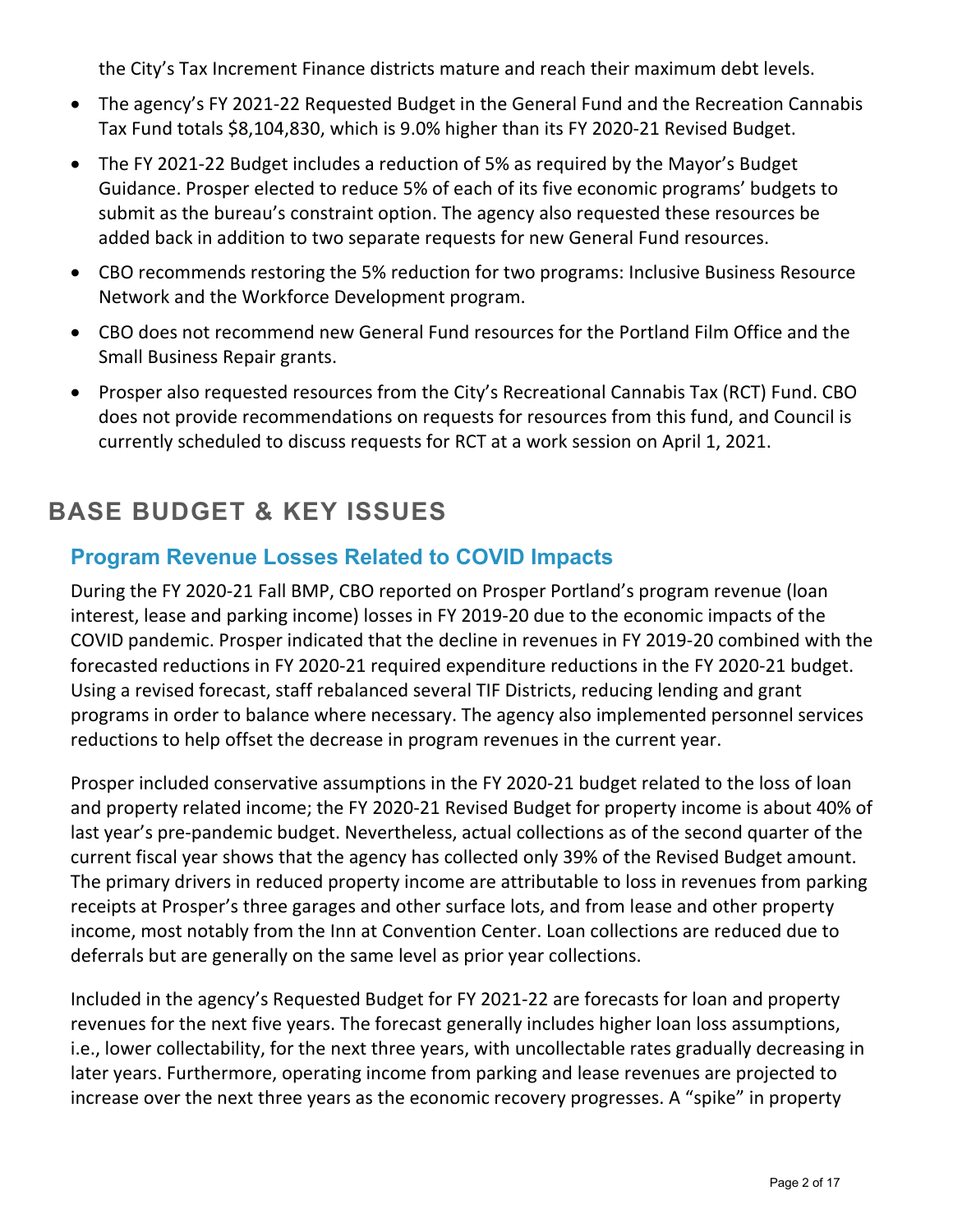income is expected in FY 2022-23 (\$20.1 million compared to \$7.0 million for FY 2021-22) due to the recovery, as well as two other factors: 1) higher operating income from planned improvements at Inn at the Convention Center, and 2) property sales in the River District.

## **Financial Sustainability**

Revenues from Tax Increment Financing (TIF) Debt Proceeds are currently forecasted to dwindle to zero dollars in FY 2025-26. Facing this "TIF Cliff", strategies to achieve long-term financial sustainability for Prosper Portland include: increasing General Fund resources, increasing program income, amendments to existing TIF districts, and creations of new TIF districts.



<sup>\*</sup>Other includes: Fees and charges, Interest on investments, Miscellaneous, Reimbursements, Service reimbursements, and Transfer in

**General Fund** – The likelihood of additional, ongoing resources being added to Prosper's budget in future years are dependent on many factors, not the least of which is the City's financial condition, which in turn is dependent on the overall economy. The actual amount of General Fund resources allocated to Prosper fluctuated between \$5.8 million to \$7.0 million over the last five years. Bureaus receiving ongoing General Fund resources were directed to propose ongoing reductions funded by those resources during four of these last five years. The most recent fiveyear forecast for the General Fund issued in December 2020 indicates substantial near term shortfalls, followed by additional ongoing resources becoming available starting in FY 2023-24 due to the expiration of the Urban Renewal Areas and the subsequent return of property tax revenue to the City.<sup>[1](#page-2-0)</sup> Should existing TIF districts be extended or new ones be created, the Citywide forecasted General Fund resources would decline. Should Council determine a portion of returning URA resources be allocated to current recipients of TIF (Prosper and the Housing Bureau), the "TIF Cliff" would be mitigated for those bureaus, but the amount of General Fund available Citywide would be reduced.

**Program revenues** – These revenues include loan collections and property income. While

<span id="page-2-0"></span><sup>1</sup> https://www.portlandoregon.gov/cbo/article/779876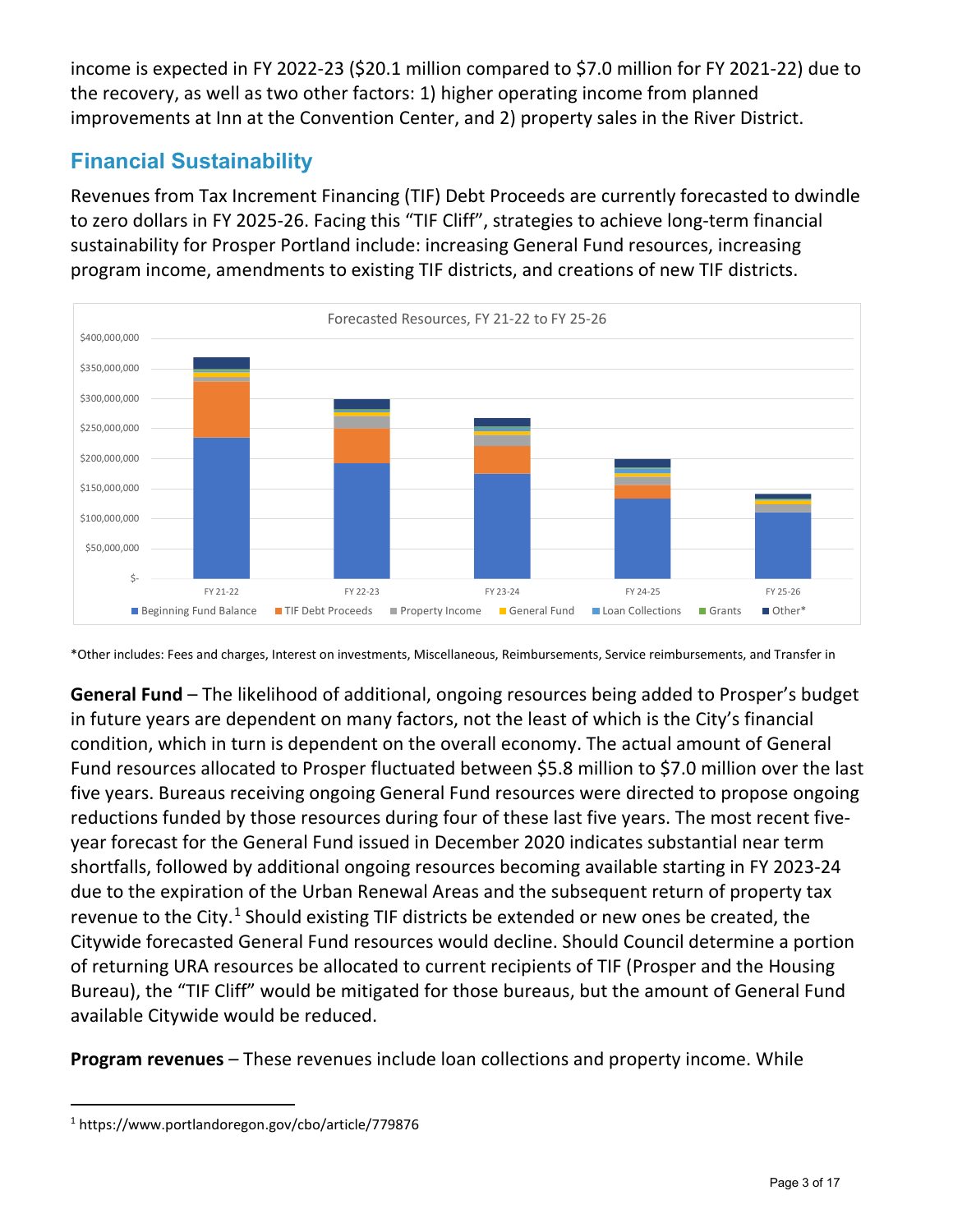Prosper's five-year financial forecast does include revenues for loan repayments, it does not assume new income from any loans being made over the same five-year period. Prosper states that property income (primarily operating income from parking, leases, and other operating income) is a key component of the agency's Ten-Year Financial Sustainability Plan. The plan assumes that net operating income from certain properties continued to be held by Prosper will support its operating and capital budgets over the next ten years and beyond. As noted above, the pandemic significantly reduced the projection for property income for this year and over the next several years, increasing reliance on existing TIF resources to support assets and implement projects.

**Amendments to existing TIF Districts** – Most recently, the Interstate Corridor Urban Renewal Plan was amended to increase maximum indebtedness and is expected to generate \$67 million, most of which will be devoted to developing affordable housing with about 30% to be allocated to Prosper for economic development activities. The amendment will delay the return of property tax revenue to the City's General Fund as well as those of other local governmental jurisdictions, potentially resulting in missed opportunities that require the use of the resources. There is only one other potential amendment to an existing TIF District in the near future: stakeholders in the Gateway area have expressed an interest in extending the last date to issue debt for the Gateway Regional Center TIF District. If the Prosper Portland Board of Commissioners approves this extension, it can allow the district to reach maximum indebtedness and generate resources for community economic development and affordable housing.

**New TIF Districts** – There have been several community-led conversations about creating new TIF districts. In the Cully area, staff have been working with seven community-based organizations to explore the creation of a community-centered TIF district that would provide resources for business and residential stability. The Cully partners are currently conducting community outreach and aim to seek City Council approval of a new district by the end of 2021. In the SW Corridor, while voters rejected a measure to fund a new light rail line in November 2020, the SW Equity Coalition is advocating for planning and investments along the Barbur Boulevard corridor in anticipation of the new line and is exploring the applicability of TIF as a tool to meet community priorities. In East Portland, Neighborhood Prosperity Network (NPN) district managers recognize the TIF resources originally made available a decade ago through the NPN program are at or close to expiring. There is potential for this to lead to a larger TIF district east of I-205 focused on community investment priorities.

## **River District TIF Funding Deficit**

The River District is the only TIF district showing a funding deficit in Prosper's Five-Year Forecast. In the FY 2020-21 Budget and Five-Year Forecast, the River District showed a deficit of over \$50 million due to the inclusion of a \$34 million line of credit repayment, existing commitments such as the Old-Town/Chinatown Action Plan, anticipated Broadway Corridor investments, and conservative property sale and program income assumptions on the resources side.

The current forecast still shows a deficit starting in the third year, but it has been significantly reduced due to various reasons. With Council approval of the US Postal Service (USPS) site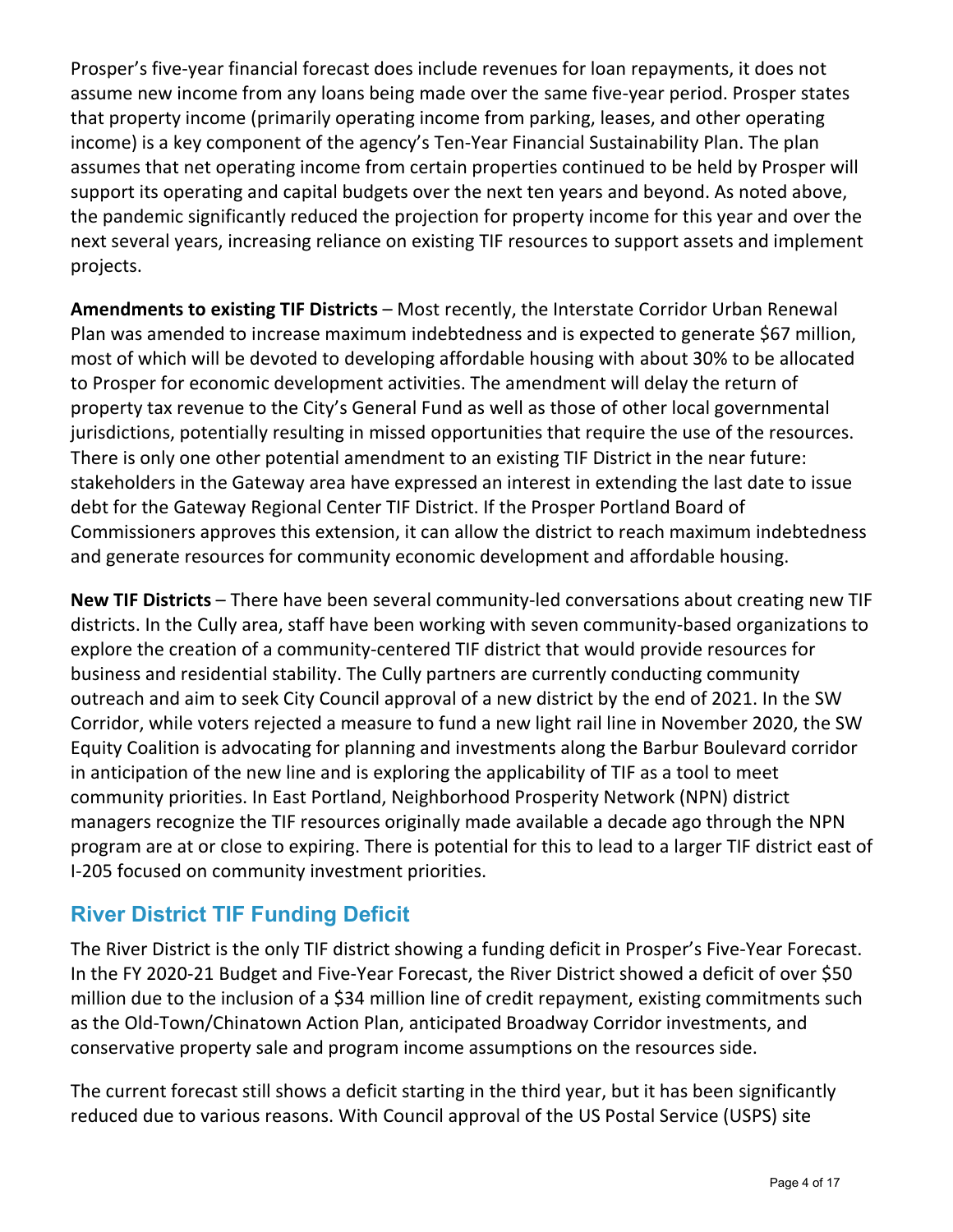funding and finance plan last fall, the \$34 million repayment is removed from the Five-Year Forecast. With the new loan/line of credit repayment arrangement, Prosper will contribute \$20 million after FY 2032-33 and also repay the General Fund \$7.5 million in FY 2033-34, when a significant land sale is estimated, while the General Fund will pay \$24 million from FY 2022-23 to FY 2032-33. Prosper notes that this ties to the nominal cash flow of its "low value" model which results in a \$15 million net present value obligation for the General Fund. In addition, costs pertaining to the long-term staffing and administration of the district have been revised based on anticipated levels of work compared to other districts and available resources. Finally, sales revenue assumptions for properties held by the district but located outside the Broadway Corridor were increased by a net of \$3 million. Prosper has indicated that the remaining \$2 million deficit in the forecast may, in the future, be solved by the release of excess bond reserve funds when the district pays of its final debt in 2023.

Two of the most prominent and costly properties in the River District are the USPS site and Union Station. Prosper is progressing on redevelopment of the USPS property in alignment with the funding and finance plan and agreement terms approved by City Council last fall, including site preparation and negotiating the Disposition and Development and the Community Benefits Agreements. Negotiations will also include the determination of the purchase price with Continuum Partners, allowing Prosper and OMF to finalize the restructuring of the line of credit obligation. Concerning Union Station, the estimated cost of improvements was \$165 million as of 2018, but sources of funding for this body of work have not yet been identified.

# **DECISION PACKAGES**

## **Restore Economic Development Program – Inclusive Business Resource Network**

*\$85,292, 0.00 FTE*

#### **Request Summary**

Prosper Portland requests to add back \$85,292 in ongoing General Fund resources to support its Inclusive Business Resource Network (IBRN) program so that it can provide professional service business technical assistance to 40 businesses that it would otherwise not be able to serve.

#### **CBO Analysis**

IBRN is a group of 20 organizations funded and facilitated by Prosper Portland that provide business technical assistance and entrepreneurship support to under-represented entrepreneurs. Approximately 1,000 businesses were served last year through the Network, of which more than 70% were owned by people of color and more than 55% were owned by women.

Prosper primarily tracks the effectiveness of the program using what it calls a "badge" system, which is a cumulative count of the number of businesses at various stages of development, with five-year targets for each stage. This method of tracking was developed to acknowledge the multi-year nature of the effort it takes to move a business from being launched to it becoming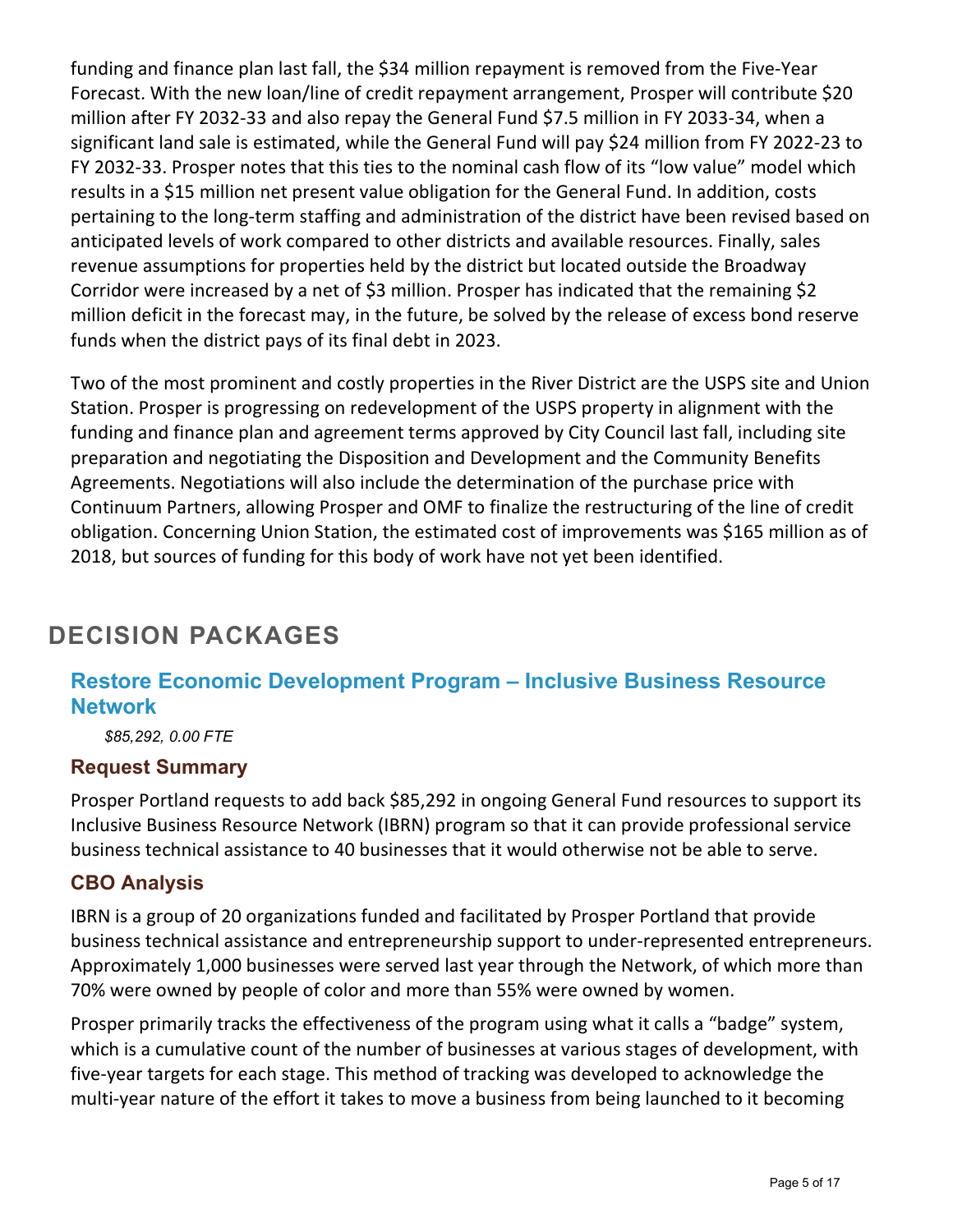strong and stable and able to invest in expansion. FY 2020-21 is the fifth year since the tracking began, and Prosper has had to revise its targets for these three measures. By the act of revising these targets down, the agency is perhaps acknowledging that it has not been able to reach the initial targets previously set. What this inability to reach the initial targets means in terms of the effectiveness of the agency's efforts is not so clear, as there can be many reasons why the targets have not been met, including resource constraints or factors outside the agency's span of control.

|                                           | Initial target | FY 21-22 target |
|-------------------------------------------|----------------|-----------------|
| Startup businesses launched in 5 years    | 100            | 80              |
| Strong and stable businesses in 5 years   | 1,000          | 250             |
| Businesses invest in expansion in 5 years | 25             | 10              |

Prosper's pivot to providing more light touch assistance during the COVID-19 pandemic contributed to the slow progress on the badge system last year. In order to assess how businesses in the IBRN portfolio are adapting to challenges posed by the pandemic, business advisors have been asked to give a status update on the businesses they are working with and designate whether the business is permanently closed, distressed, transitioning, recovering or stable. Of the 479 businesses represented in the January 2021 pulse check, 51% were stable or recovering and only 3% were permanently closed.

Another method of tracking effectiveness is the Client Satisfaction Survey, which was last administered in November 2019. The survey indicated that 78% of respondents report that the services they received contributed to the growth or success of their businesses, while 57% believed that because of the services received, they have seen the sales of their businesses increase. Prosper states that business-specific data via an online outcome tracking platform is only available for clients receiving 30 to 40 hours of service a year, and these include gross revenues, jobs created and retained, and key milestones that tie to the badge system. However, the agency has not reported on this business specific data to CBO.

CBO recommends returning the \$85,292 in ongoing General Fund resources for the IBRN program. This program advances the City's equity goals as a purpose as it aims to assist underrepresented entrepreneurs to progress in the development of their businesses. While the performance data provides an uncertain picture of the program's effectiveness, the Client Satisfaction Survey data indicates a positive impact. CBO recommends the development of additional metrics that assess outcomes. As the program has pivoted to assisting businesses impacted by COVID-19 with technical assistance, it advances the City's priority to help Portland's businesses recover from the negative economic impacts of the pandemic. CBO also notes that the program may also be eligible for funding by the Recreational Cannabis Tax and the second round of federal funding for Coronavirus relief. Under the Federal American Rescue Plan's current draft language, this request would likely be eligible for future federal stimulus funding, for which the rules and distribution are anticipated to be finalized this Spring. Although CBO is recommending General Fund for this request at this time, CBO would recommend Council allocating American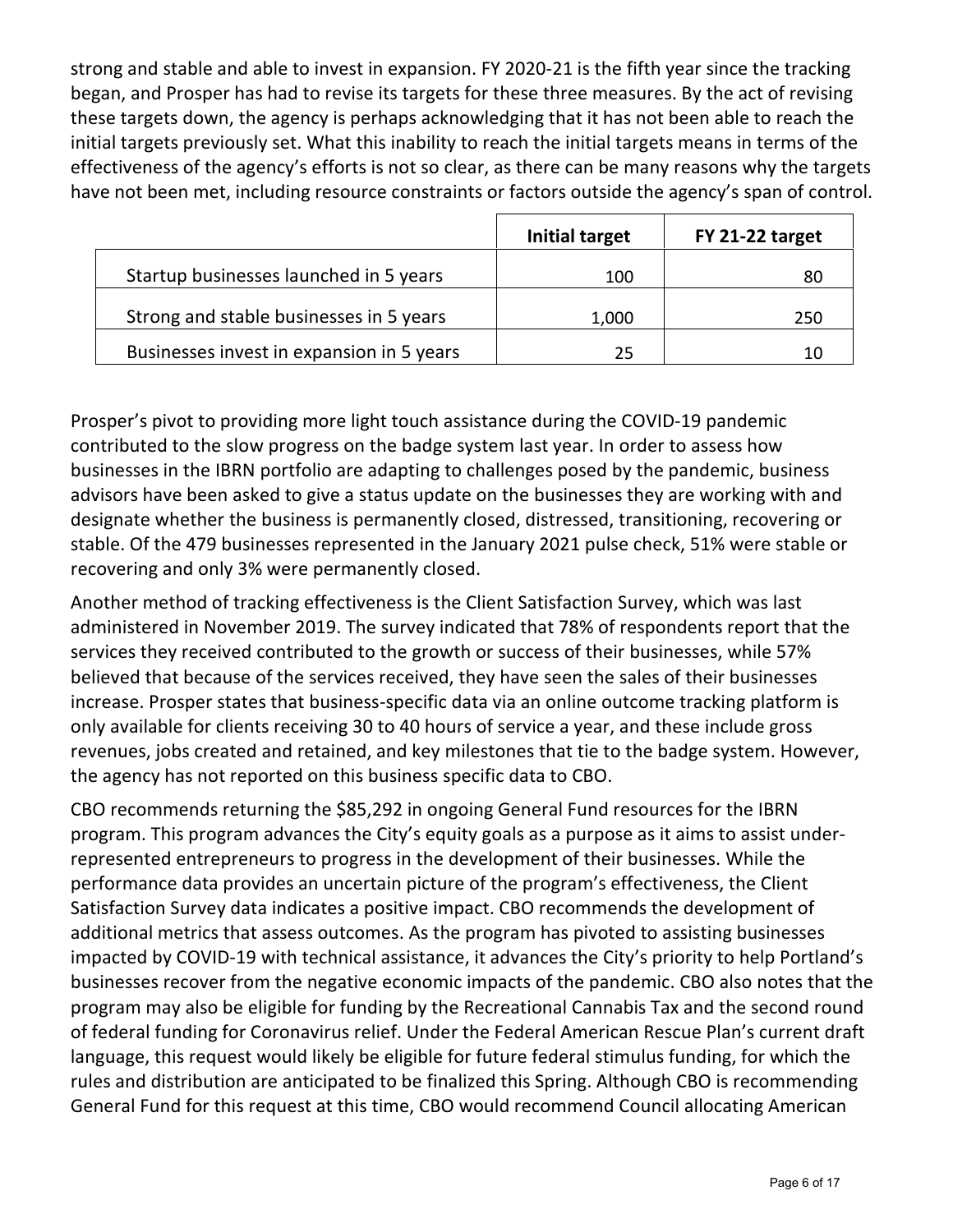Rescue Plan resources towards this request to free up General Fund resources for other essential City needs.

## **CBO Recommendation: \$85,292 ongoing | 0.00 FTE**

## **Restore Economic Development Program – Workforce Development**

*\$66,302, 0.00 FTE*

## **Request Summary**

Prosper Portland requests to add back \$66,302 in ongoing General Fund resources for its Workforce Development program, to enable a part-time Community Workforce Navigator to continue to provide direct service to 100 vulnerable job seekers in low income neighborhoods.

## **CBO Analysis**

Prosper Portland, in collaboration with Worksystems, Inc. (WSI), funds adult and youth workforce development programs for low-income Portlanders, helping them to better connect and compete in the regional economy. The Community Workforce Navigator Program (CWNP) is designed to increase access to appropriate workforce development services for high barrier job seekers, with the target population being under- and unemployed residents, low-income residents, people of color, and/or those who speak English as a second language. Workforce navigators provide tailored workforce support, and services include: individual needs assessment, resume review, interviewing skills, and job search and placement support.

WSI implements performance measures that cover employment, income, retention, and advancement for a period of one year after program exit. Performance highlights include:

- 98% percent of adult participants who completed the program in 2018 retained employment four quarters after exit, and 62% of participants advanced in employment as demonstrated by gains in earnings, wages and/or benefits.
- Adult participants who completed the program in FY 2019-20 had an average pay at program entry of \$15.72 compared to \$16.84 at program exit. Youth participants who completed the program had an average pay of \$13.08 at program entry compared to \$16.25 at program exit.
- **Prior to the COVID-19 pandemic, the year over year job placement (or education** placement for youth) has been consistent, with 60% to 65% of participants placed into a job or enrolled in training or post-secondary education. In FY 2019-20, placement for workforce programs was 58% due to the economic impact and loss of jobs resulting from the COVID pandemic but Prosper believes that it also indicates the program's continued ability to place job seekers into employment.

CBO recommends the restoration of \$66,302 in ongoing General Fund resources to the Workforce Development program to avoid the loss in services to vulnerable job seekers. Prosper's Workforce Development program strives to serve under-represented communities, and the services of the CWNP are explicitly devoted to such populations, thus seeking to advance the City's equity goals. The program may also advance the City's priority to help Portland recover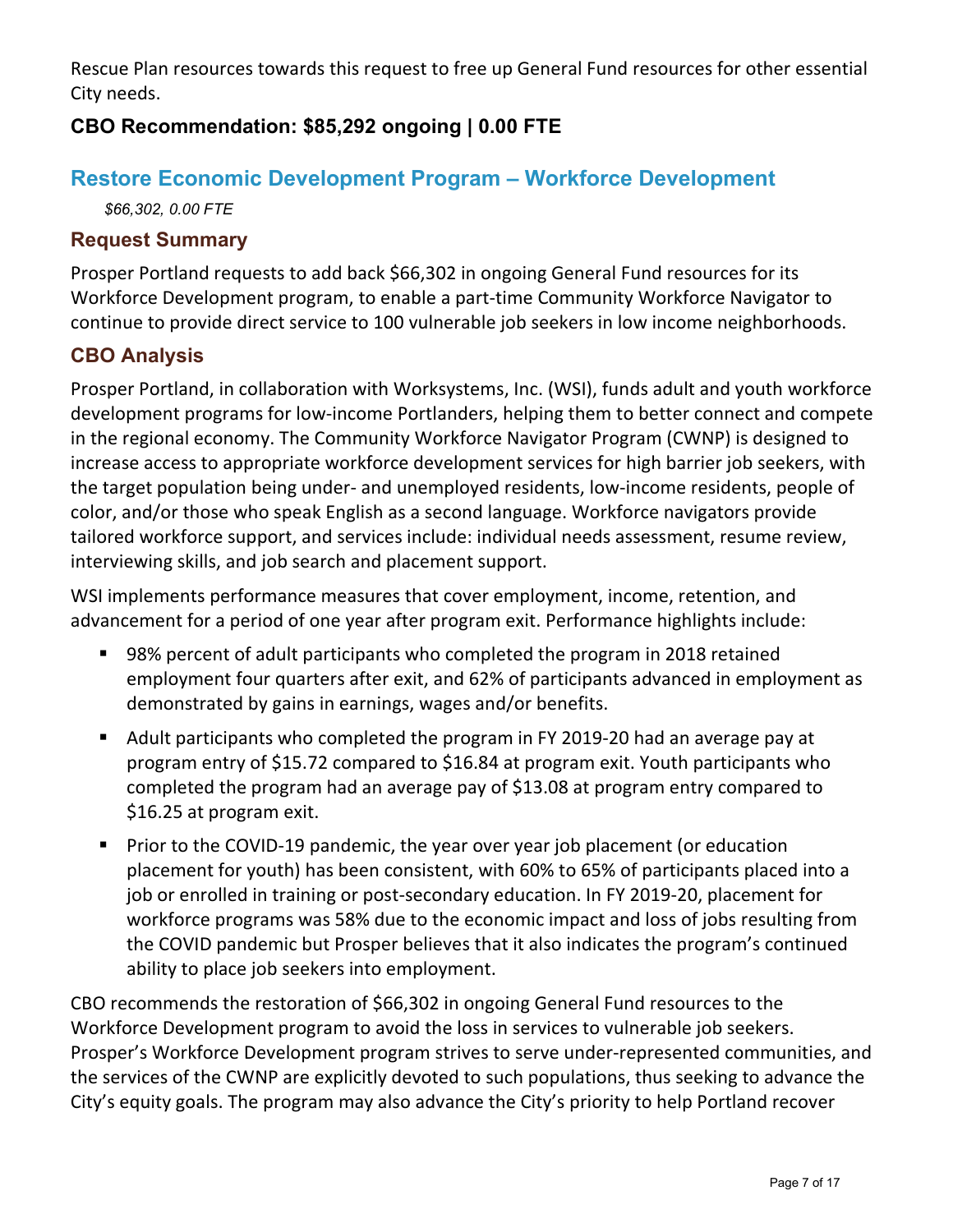from the negative economic impacts of the pandemic by training up under-represented job seekers so that they are poised to enter and compete in the job market after completion of the program, which may be when the region's economy is recovering from the economic impacts of the pandemic. CBO also recommends that the program develop and report on metrics that assess the long-term (beyond four quarters) impact of the program's efforts. CBO also notes that the program may also be eligible for funding by the second round of federal funding for Coronavirus relief. Under the Federal American Rescue Plan's current draft language, this request would likely be eligible for future federal stimulus funding, for which the rules and distribution are anticipated to be finalized this Spring. Although CBO is recommending General Fund for this request at this time, CBO would recommend Council allocating American Rescue Plan resources towards this request to free up General Fund resources for other essential City needs.

## **CBO Recommendation: \$66,302 ongoing | 0.00 FTE**

## **Restore Economic Development Program – Traded Sector**

*\$71,995, 0.00 FTE*

#### **Request Summary**

Prosper requests to add back \$71,995 in ongoing General Fund resources for its Traded Sector Economic Development program. According to Prosper, if the funds are not added back, the effects include:

- **F** four fewer trade shows or approximately 20 fewer businesses being provided technical assistance to increase sales from outside of the region and access new markets;
- approximately 20 fewer businesses being provided introductions to capital partners, technical assistance for giving a pitch, and access to capital;
- elimination of specific Diversity, Equity, and Inclusion (DEI) trainings, reductions in resources being developed, and limits to TechTownPDX programming.

## **CBO Analysis**

The program's cluster development work includes direct and referral assistance for traded sector companies to become more inclusive and/or grow, business recruitment, global trade support and investment attraction, and support for Portland Means Progress. While Prosper is able to quantify the outputs that would be affected by the loss of the General Fund resources - for example, the number of businesses introduced to capital partners - the ultimate outcomes resulting from the loss of these outputs are not readily ascertainable. The agency has provided the following example of the effects of investments in export assistance: in the Athletic and Outdoor cluster over the last three years, a \$45,000 investment in export assistance at the New York Now Trade Show led to \$150,000 in wholesale orders in new markets for 15 women and BIPOC-owned Portland businesses. For other components of the request, Prosper has similarly provided past examples as similar benefits that would be lost if the General Fund dollars are not added back.

Prosper Portland acknowledges the difficulty of quantifying the direct impacts to middle-wage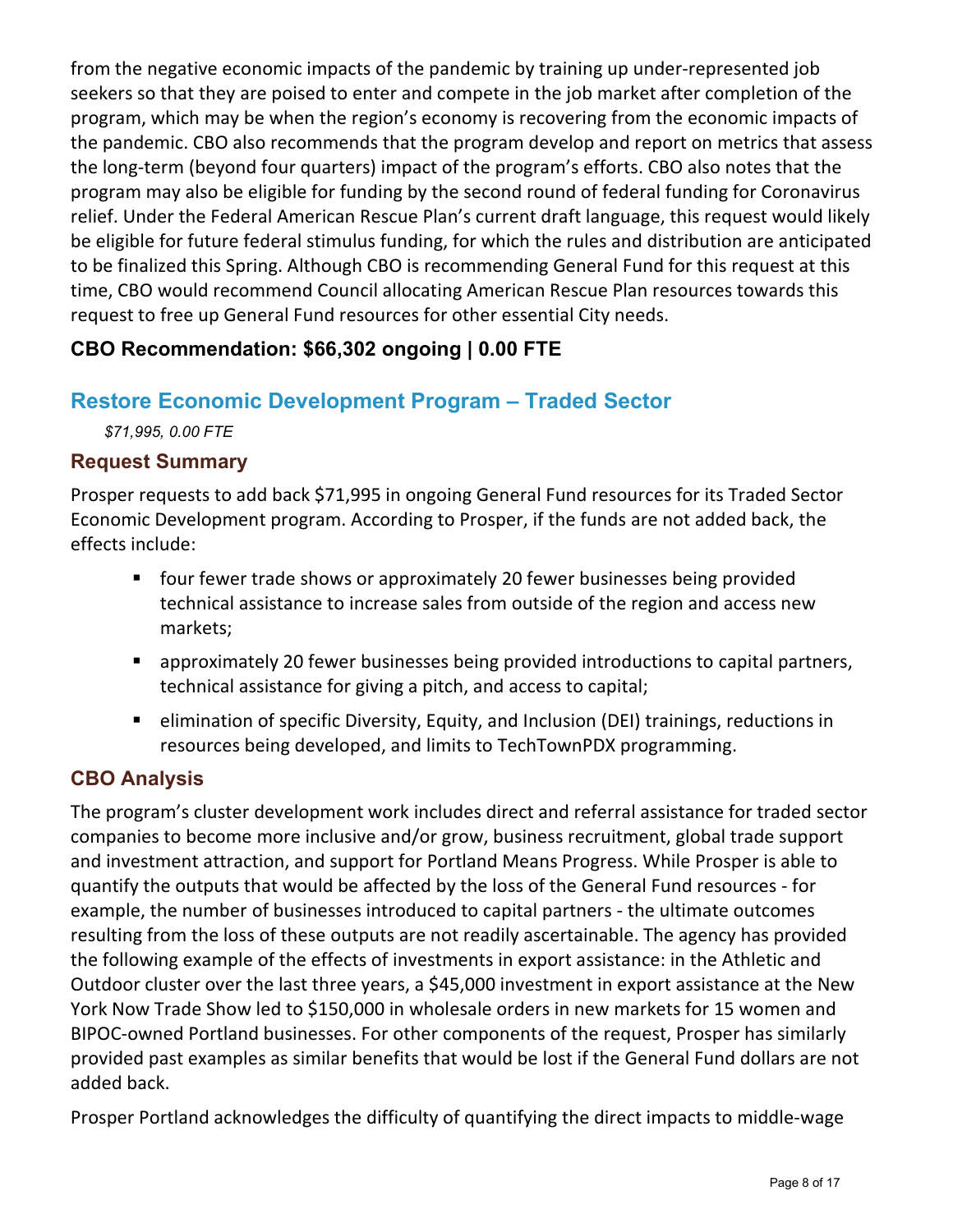jobs of budget cuts to the Traded Sector program. The agency states that reduced capacity would limit the number of business, recruitment, and expansion visits – one of the bureau's workload performance measures - which provide relationship building and engagements with businesses to retain jobs and discuss potential expansions. Additionally, it notes that reductions to programming that lead to access to capital, access to new markets, and technical assistance to small businesses that are otherwise poised to grow with these interventions can lead to loss of potential new middle-wage jobs. Most of the program's performance measures pertain to workload, however, with only the number of jobs resulting from Traded Sector business relocations and expansions within Portland being an outcome one. The FY 2021-22 target for this measure is 500 jobs, while Prosper ended last year with 1,108 jobs added due to the program.

CBO is not recommending the return of \$71,995 of ongoing General Fund resources to the program. While the program has clear goals in terms of workload and outputs, there is limited data on the effectiveness of its efforts. In addition, while equity is a component of the program as it provides direct and referral assistance for traded-sector companies to become more inclusive, it is not clear how much such assistance would be affected by the loss of funds among all the other impacts of the cut. CBO acknowledges that not restoring the funding may have impacts, but the tradeoffs may be acceptable compared to new adds or other requested addbacks.

## **CBO Recommendation: \$0 ongoing | 0.00 FTE**

## **Restore Economic Development Program – Neighborhood Prosperity Network**

*\$39,714, 0.00 FTE*

#### **Request Summary**

Prosper Portland requests to add back \$39,714 in ongoing General Fund resources to provide its Neighborhood Prosperity Network (NPN) program with grant writer support services. The amount would be spread across the network's seven districts. Grant resources supports district specific programming and staff costs not covered through the program's General Fund resources.

#### **CBO Analysis**

Through its Neighborhood Prosperity Network (NPN) program, Prosper Portland partners with seven community-based organizations located in north, northeast and east Portland, to support economic opportunity, small business growth, and build community capacity in these neighborhoods. Each NPN district focuses on the unique needs of its community with the goal of growing businesses and increasing employment opportunities. Grants and technical assistance from Prosper Portland enable the organizations to hire staff, make physical improvements, encourage community led development projects, and increase the visibility of the district. These districts are in neighborhoods with the lowest average household incomes and higher than average diversity compared to Portland as a whole.

Prosper states that grant-writing support has helped to leverage an average of \$770,000 in additional funds annually across the network. Indeed, the amount of private funds leveraged by NPI Districts is one of the program's performance measures, with the program raising almost \$1.1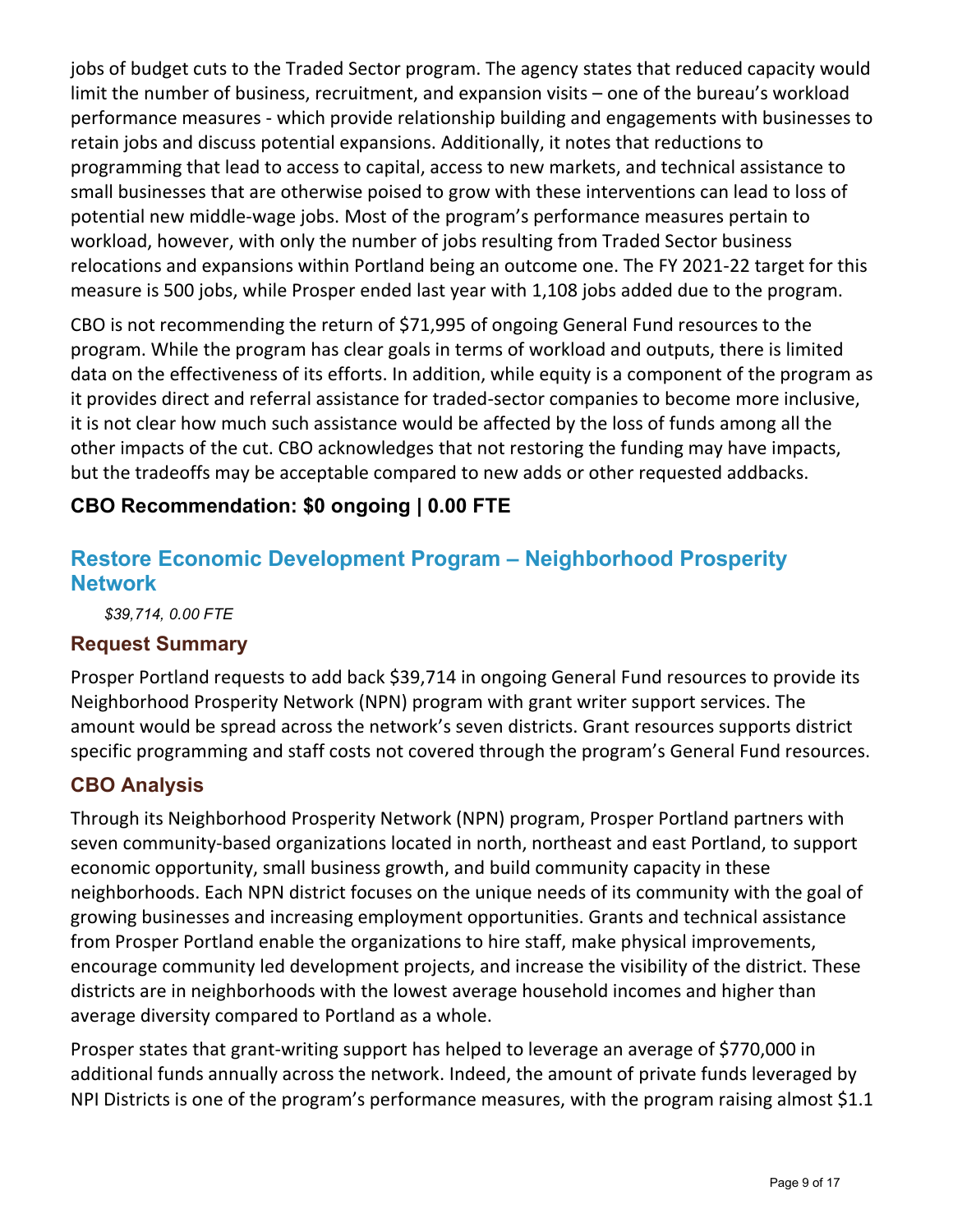million last year and a target of leveraging \$750,000 next year.

Due to limited available General Fund resources, CBO is not recommending the return of the \$39,714 in ongoing General Fund dollars to the program. While leveraging additional resources through grants may be important, it is not an indicator of how well the NPN districts are performing in their ultimate goals of growing businesses and increasing employment opportunities. If the \$39,714 amount is divided equally among the seven districts, the amount for each district would be \$5,673, which could possibly be prioritized from other sources such as Enterprise Zone funds. In addition, these resources do not have to be across the board allocations; some districts have greater flexibility to absorb the expense than other lessresourced districts.

## **CBO Recommendation: \$0 ongoing | 0.00 FTE**

## **Restore Economic Development Program – Venture Portland**

*\$27,756, 0.0 FTE*

#### **Request Summary**

Prosper Portland requests to restore \$27,756 of ongoing General Fund resources to retain support for two of Venture Portland's Catalytic Investment Initiative (CII) districts in North, Northeast or Southeast neighborhoods.

#### **CBO Analysis**

Venture Portland aims to spur neighborhood small business connectedness and growth by providing technical assistance, grants, and trainings to approximately 50 neighborhood business districts throughout Portland. Its Catalytic Investment Initiative (CII) provides high touch assistance to address historic and structural disparities and issues with affordability and displacement in six targeted business districts in East and North Portland. These districts have higher percentages of immigrants, people of color and people living below Portland's median household income.

Venture Portland states that if the funds are not restored, the decision of which two districts would have their staff support eliminated would need to be thoroughly reviewed in coordination with the Mayor, Prosper, and itself. Venture has calculated that the cost to support each CII district is about \$16,400 per year, primarily composed of \$12,480 in staff support (pay for an organizer working 12 hours a week at \$20 per hour) and \$3,500 for grants. Therefore, if not restored, the eliminated funding would equate to support for 1.7 districts. Venture states that other arrangements such as eliminating support for one CII district while another would receive very limited staff support, or reducing the organizer's work hours for all districts, are not tenable because of the difficulty of hiring organizers who are willing to work for so few hours.

The organization states that it measures the effectiveness of the CII program through three deliverables:

- 1. increasing Business District Association (BDA) membership,
- 2. increasing the number of BDA volunteers, and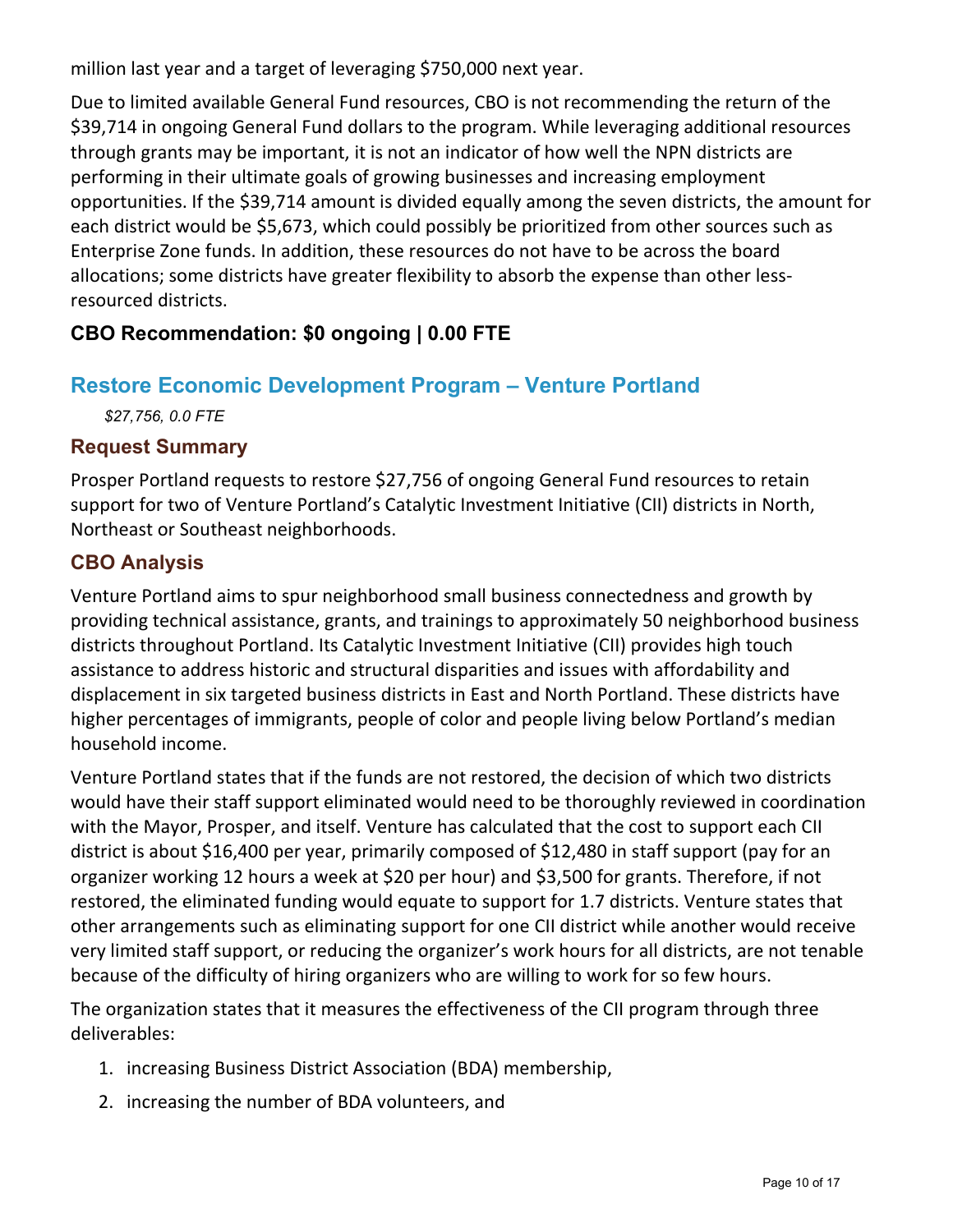3. increasing BDA revenue.

Venture states that individually tailored workplans are developed for each district each year, detailing activities and metrics such as revenues and volunteer hours. However, the organization notes that the COVID-19 pandemic has made such workplans difficult to implement. Furthermore, the pandemic has caused many small businesses to close, leading to decreased volunteer support, membership, and revenues to the BDAs, with the BDAs turning to Venture Portland for additional support. Venture believes that during the pandemic, the metrics that it has traditionally used are not applicable, and the usual standards do not meet the needs of the small business owners and the BDAs.

CBO does not recommend the restoration of funding to Venture Portland. While the program has explored several different arrangements for what reductions in CII service the elimination of the \$27,756 could entail, there are still other possibilities, such as the elimination of all grant funding and minor reductions in staffing hours to all six districts, or reductions to other services provided by Venture instead of the CII. While the CII does seek to advance the City's equity goals as its aim is to address historic and structural disparities in the six districts, how effective it is in doing so is unclear as Venture has indicated that the usual metrics it had previously used to measure effectiveness are not applicable during the COVID pandemic.

Under the Federal American Rescue Plan's current draft language, this request would likely be eligible for future federal stimulus funding, for which the rules and distribution are anticipated to be finalized this Spring. Due to limited available General Fund resources, CBO does not recommend General Fund support for this proposal; however, Council could consider allocating American Rescue Plan resources towards this request once the rules and funding are finalized.

## **CBO Recommendation: \$0 ongoing | 0.00 FTE**

## **Local Small Business Relief Repair Grants**

*\$300,000, 0.00 FTE*

#### **Request Summary**

Prosper Portland requests \$300,000 in one-time General Fund resources to provide 65 local small businesses with funding to address their immediate physical repair needs. During the Fall BMP, Prosper received the same amount in General Fund dollars that it matched with \$300,000 of TIF funding and with the combined funding, provided 144 small businesses with an average of \$4,500 in grant funding for their repair needs.

#### **CBO Analysis**

Prosper has indicated that there continues to be a pressing need for these repair grants during the pandemic, as it received 240 applications during the previous round (but was only able to fulfill 144 of the requests), and the funds were fully allocated within three months. Although the General Fund resources were disbursed based on a first come, first serve basis, Prosper states that it administered the funds with an equity lens. Of the 144 businesses served by the first round of grants, 41% were to African American, Asian, Middle Eastern, and Latino/a/x-owned businesses, and 28% self-described, chose not to identify, or entered "N/A."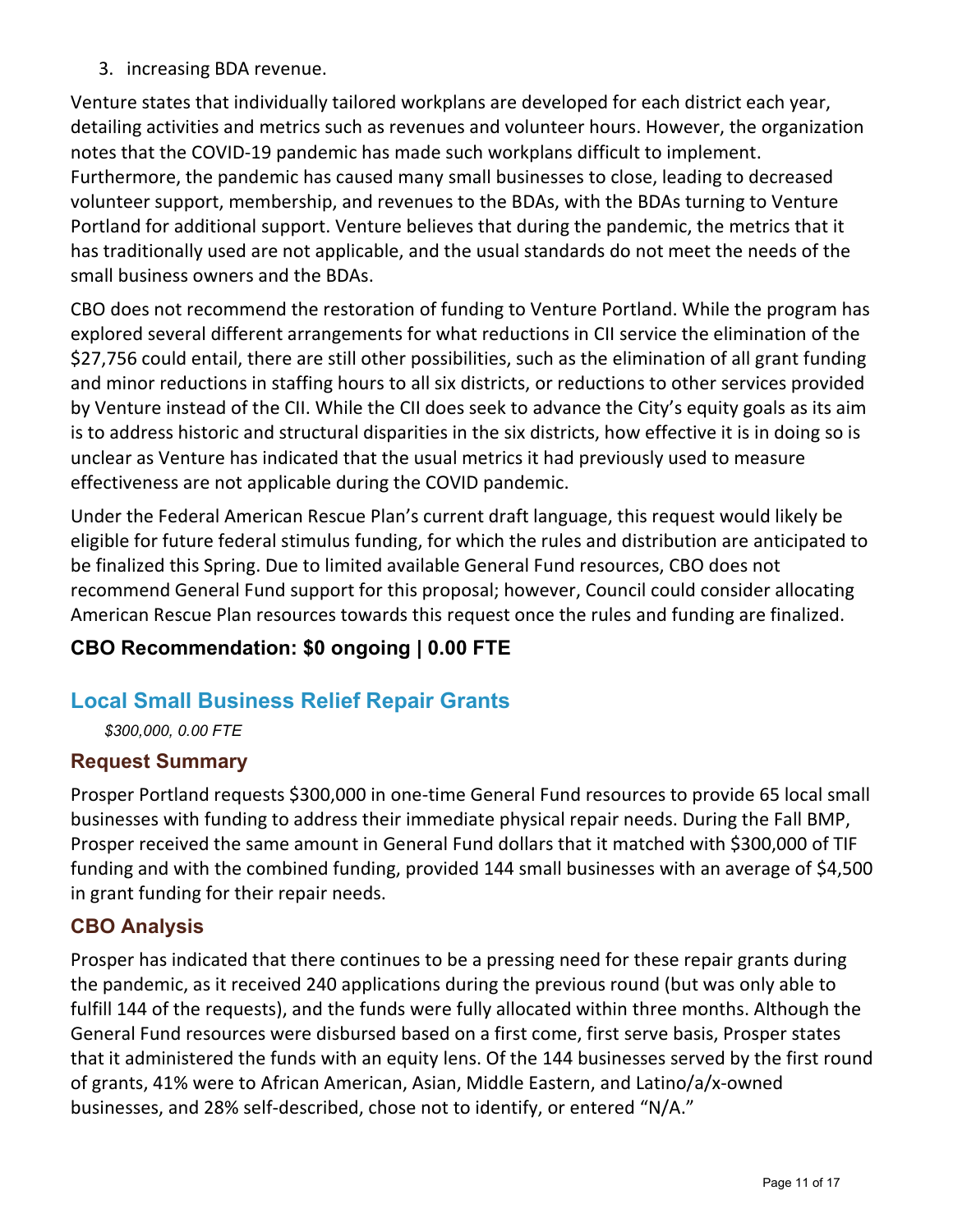Businesses first apply for the grant and indicate a general cost area where they will use the grant funds. Once eligibility is confirmed, the business submits receipts for those expenditures and is reimbursed based on the final eligible cost. If a business submits through its insurance to align the amount of grant funding with the deductible, Prosper staff requests a copy of the insurance claim. It is not a requirement of the program as several businesses, particularly in the downtown area, have opted not to go through insurance in fear of rate increases or inability to renew their policy. The agency states that many small businesses have reported increasing difficulty in securing property insurance, particularly if they have had multiple break-ins within a single year period as was experienced in 2020. In terms of tracking on return on investment, Prosper is considering issuing follow-up surveys to gauge how the funds have impacted the business.

If the request is funded, Prosper has indicated that the agency would likely leverage additional TIF funds as it did in the prior round. The repair grants address a clearly defined and pressing need, and while disbursed on a first come, first serve basis, would have an impact on BIPOCowned businesses. CBO does recommend that Prosper conduct follow-up surveys to determine impact and long-term effectiveness, potentially requiring the grantees to report back as a condition of receiving the grants. Under the Federal American Rescue Plan's current draft language, this request would likely be eligible for future federal stimulus funding, for which the rules and distribution are anticipated to be finalized this Spring. Due to limited available General Fund resources, CBO does not recommend General Fund support for this proposal; however, CBO would recommend allocating American Rescue Plan resources towards this request once the rules and funding are finalized.

#### **CBO Recommendation: \$0 one-time | 0.00 FTE**

## **Portland Film Office – Economic Recovery**

*\$192,960, 0.00 FTE*

#### **Request Summary**

Prosper requests \$192,960 in ongoing General Fund resources to staff the Portland Film Office (PFO) with 1.5 FTEs and cover associated materials and services costs. Among other responsibilities, the office engages in recruitment of film projects, the active marketing of city as a desirable place to film, and assisting production companies with permitting/regulatory issues.

#### **CBO Analysis**

The PFO has been funded each year with one-time General Fund dollars since ongoing funding was cut from the FY 2017-18 Adopted Budget. A Budget Note and council resolution were adopted in November 2018 outlining Council's priorities for transitioning the office off dependence on General Fund monies and towards a funding model that incorporates existing permit revenues. Prosper stated that in subsequent conversions with PBOT and Parks, it became clear that these permitting bureaus were unable to commit any resources towards the PFO, although a surcharge on the permits was implemented in FY 2020-21 to help fund the office.

In the past, the PFO worked to identify alternative funding sources that would ultimately remove the need for the annual General Fund contributions. These alternative sources represent models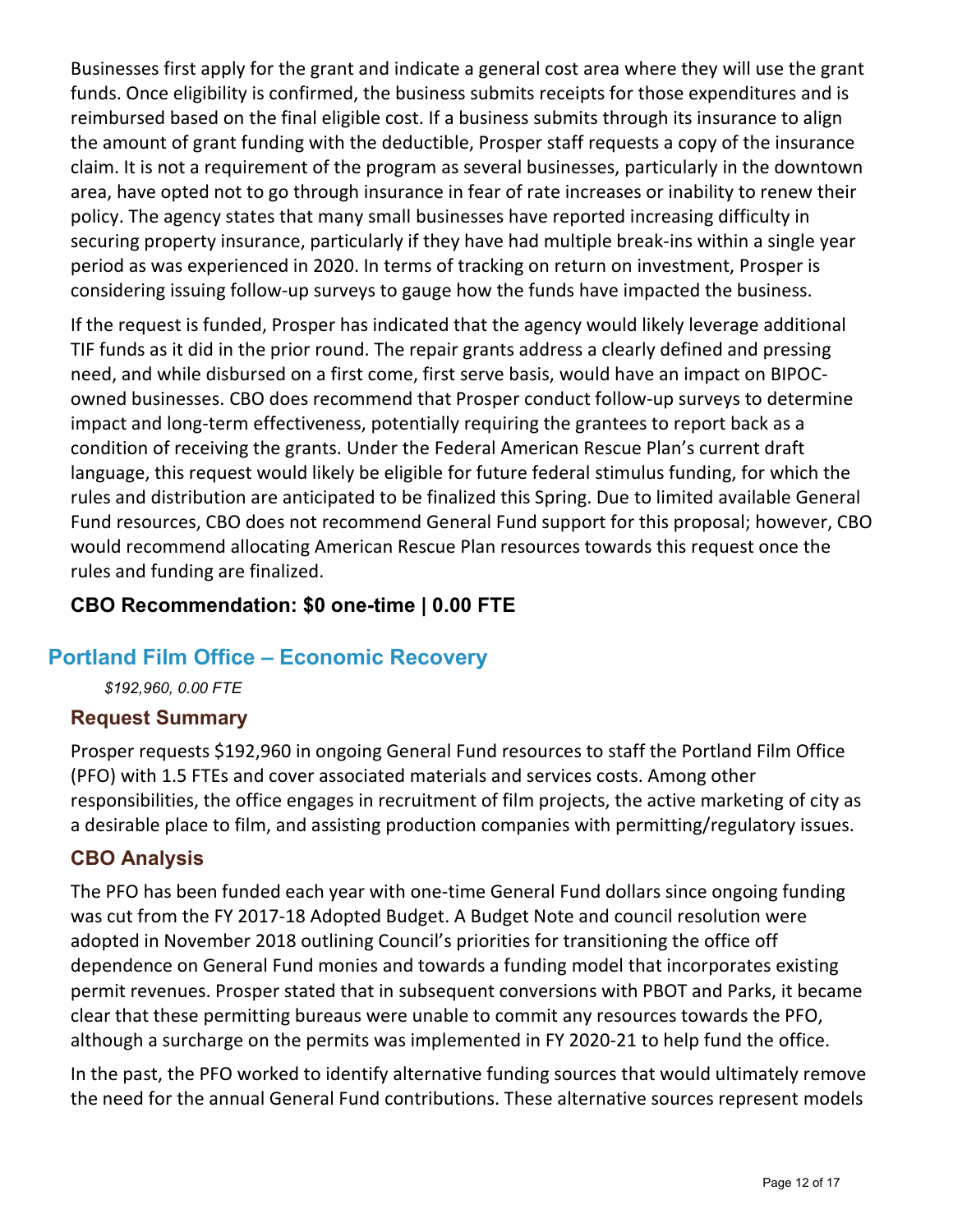used in most other markets in the U.S. for funding film initiatives, including the rollout of a universal film permit. At this point, Prosper has concluded that true self-sufficiency is no longer feasible and is therefore requesting ongoing General Fund resources to permanently staff the office. The PFO still has plans for the universal film permit but states that a software solution is needed to implement it. The office has indicated that with 1.5 FTEs and associated materials and services costs funded by the General Fund, this universal film permit can be rolled out within 18 months. In the past, the PFO estimated that this special permit would generate \$70,000 annually.

In addition to one-time General Fund resources of \$142,000, the PFO is currently funded in part by Prosper Portland's Indirect Fund, which is predominantly covered by TIF resources. This funding source covers about 10% of the 1.0 FTE that is currently working in the office. This year, the PFO also began to collect revenue from a 40% surcharge added to PBOT and Parks permits. For the first half of FY 2020-21, Prosper collected about \$20,000 from this surcharge, but the office believes that the surcharge will need to be reduced for Portland to remain competitive with other regions as an attractive location for filming

CBO does not recommend an additional appropriation of General Fund resources for the PFO. While the office does have programmatic goals, there are no performance indicators that measure outcomes. Prosper states that in FY 2019-20, at least 30 projects equating to \$135 million of local spending were based and shot in the Portland area. For this year, the State of Oregon's incentive program is projecting approximately \$150 million in direct local spending with 1,300 local crew jobs in the area. Despite these estimates, it is unclear what amount of economic activity the PFO itself has helped generate. In regards to this, the office has pointed to testimonies from production companies who stated that they would not be filming in Portland if not for the PFO. The office also cites efforts it has made on the policy front that have practical implications, such as those regarding permits, that have been essential in motivating companies to film in the city.

Prosper notes that the PFO has become a high priority for the agency due to the economic benefits from direct local spending that filming brings to the city. Moreover, it states that the priority of the request is heightened this year because of the economic impacts of COVID-19, noting that spending from the film industry directly impacts jobs most negatively impacted by the pandemic, such as those in the accommodations and catering sectors. If funding is ultimately approved by Council in the FY 2021-22 Budget, the CBO recommends that the Portland Film Office more fully and quantitatively demonstrate that its activities have indeed been responsible for significant economic benefits, provide some relief of the regulatory burden on City bureaus, and fulfill its promise of a universal film permit.

## **CBO Recommendation: \$0 ongoing | 0.00 FTE**

## **BIPOC Cannabis Business Development and Relief**

*\$420,000, 0.00 FTE*

#### **Request Summary**

Prosper Portland requests \$420,000 in one-time Recreation Cannabis Tax dollars to operate a culturally specific accelerator for cannabis entrepreneurs of color and provide them with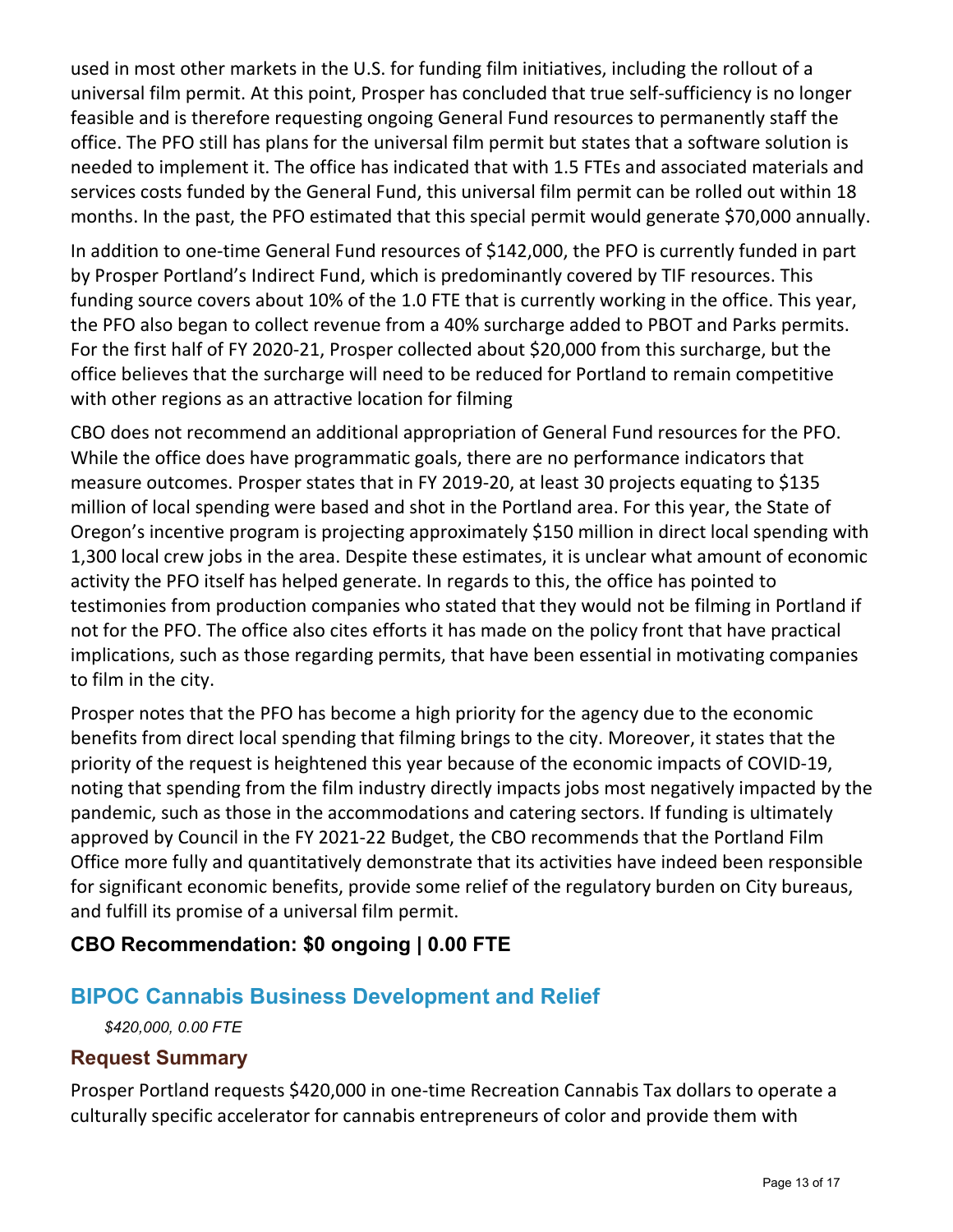technical assistance, access to capital, and relief grants. Prior years' Recreation Cannabis Tax funding for similar efforts were allocated in FY 2018-19 (\$150,000), FY 2019-20 (\$210,000), and the current year (\$420,000), with Nu Leaf Project selected by a competitive process to implement Prosper's cannabis business development efforts. Nu Leaf will work with Prosper's IBRN program to track outcomes, including returns on investment.

## **CBO Analysis**

The requested amount of \$420,000 can be broken down as follows:

- **510,000 for first stop solutions for cannabis entrepreneurs (approximately 40 businesses** receiving four hours of direct service)
- \$100,000 for access to capital for three or four businesses
- \$210,000 for relief grants to 20 to 25 businesses
- **5100,000 for the culturally specific accelerator**

Prosper states that in 2020, the cannabis industry faced inequitable closure rates and market share loss for undercapitalized people of color-owned businesses trying to weather increased costs coupled with sales volatility and changing consumer behavior. The industry also faces the potential for less diverse pipeline of startups for the next two to three years resulting from founder financial instability. Identifying the BIPOC-owned business needs presented by the pandemic early, the Nu Leaf Project spent 2020 deploying capital and technical assistance to BIPOC-owned cannabis businesses to capture growth, stabilize businesses, and incubate startups.

Some of the funded program's outcomes in 2020 included:

- One business doubled sales in 2020 and another increased sales by 7% because of their grants yielding a five-fold return on the grant.
- **For one business, the relief grant was spent on increased marketing, and the sales increase** resulted in a six-fold return on investment.
- One business was able to use the relief grant to invest in equipment that helped it to streamline processes and recoup sales lost due to the pandemic.
- **For one cannabis delivery business, a zero-percent loan enabled the business to pay for** license renewal, stay compliant, and remain open.
- One business was able to rehire a furloughed employee due to the relief grant.

Requested and current Recreational Cannabis Tax allocations will be discussed with the Council at a work session on April 1st.

## **Small Business Legal Support for Recovery**

*\$500,000, 0.00 FTE*

#### **Request Summary**

Prosper requests \$500,000 in one-time Recreation Cannabis Tax resources to leverage \$1.2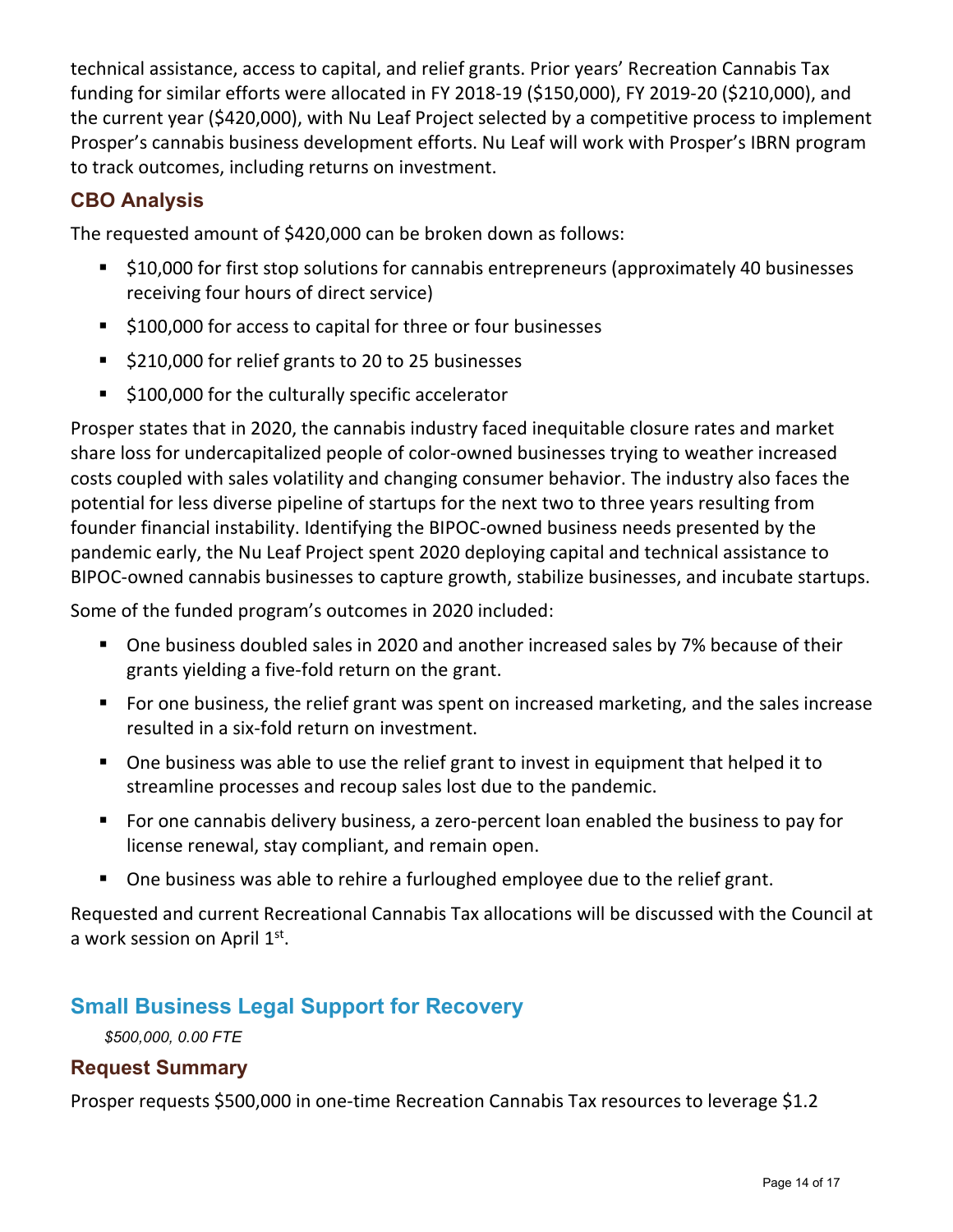million in federal Community Development Block Grants CARES Act funds to provide 250 businesses with legal support services, including lease and contract review and negotiation, bankruptcy and asset retention support, mediation between tenants and landlords, and advice related to the commercial eviction moratorium. If the program is funded, Prosper anticipates that 75% of businesses served will be BIPOC-owned and 60% will be owned by those who identify as women or gender-expansive.

## **CBO Analysis**

The existing legal support program within IBRN has consistently been funded, since 2013, at \$100,000 each year with a mix of Prosper Enterprise Zone funds and General Funds resources, with a one-year decrease to \$85,000 in 2017 based on budget availability. The agency notes that the program consistently exceeds its goal of serving 100 clients and has not been able to meet the needs of IBRN referrals. With cash-strapped businesses pivoting or needing to renegotiate their leases, Prosper has seen an enormous increased need for legal support over the last ten months and expects the trend will only continue as the grace period for paying unpaid rent from the commercial eviction moratorium ends on March 31, 2021. Economists predict many small businesses will consider filing for bankruptcy at this time.

Prosper indicates that the capital access support component refers to providing assistance to businesses to apply for capital and gain access to capital. These supports include business plan review, developing bookkeeping strategies, financial planning, budgeting, goal setting and projections, market research and analysis, and support with completing complex loan and grant applications and various backup documentation including translation and digital literacy support.

Without considering the CDBG funds, the \$500,000 requested alone would provide 250 businesses with additional services that are not currently offered, or are offered but the providers are not currently accepting new clients because they are at capacity. The IBRN program's ongoing funding supports roughly 1,000 small businesses annually. Some of these 1,000 businesses might take advantage of the new services, and thus be included in the 250 businesses receiving new services.

Requested and current Recreational Cannabis Tax allocations will be discussed with the Council at a work session on April 1st.

## **Small Business Digital Divide and Ecommerce**

*\$350,000, 0.00 FTE*

#### **Request Summary**

The COVID-19 pandemic has contributed to changes in consumer behavior, such as the drastic shift towards online interactions as opposed to in-person or on-premise interactions. Prosper requests \$350,000 in one-time Recreational Cannabis Tax dollars to assist BIPOC businesses with their digital marketing and e-commerce efforts. Businesses participating in the program will receive up to eight hours of one-on-one consultation, as well as mini-grants to increase their sales and diversify sales channels, while advisors in IBRN will receive professional development on digital marketing. The effort will involve My People's Market (MPM), leveraging the MPM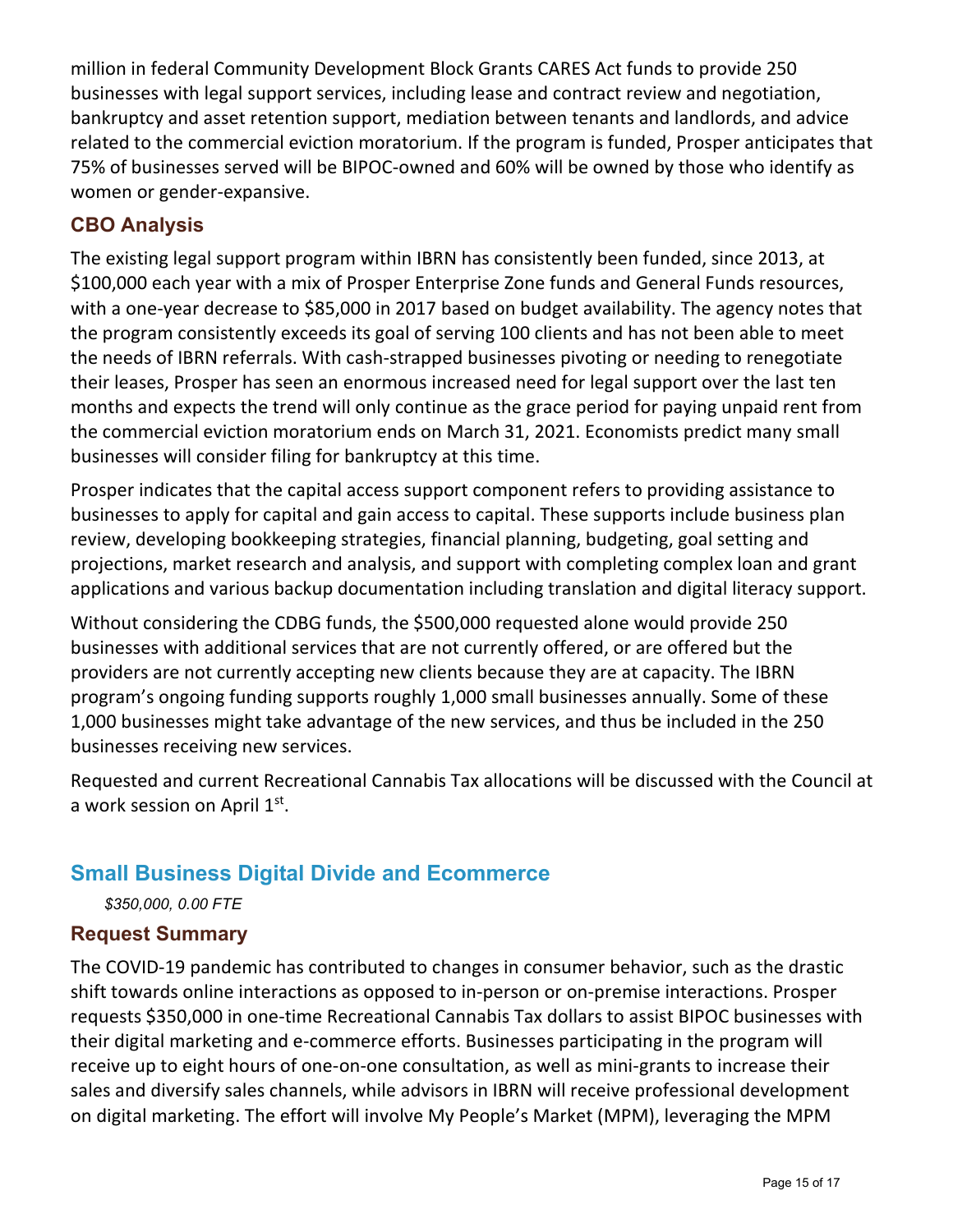audience to increase ecommerce sales for 75 MPM vendors year-round.

## **CBO Analysis**

In 2019, Prosper Portland received one-time funding from the State of Oregon to implement a Digital Marketing Support Pilot for its Mercatus Directory of BIPOC entrepreneurs. With 12 businesses served in the first year and further demand for the program, Business Oregon renewed the program in FY 2020-21 to serve an additional 45 businesses. Need for the program continues to outstrip available resources, with ten businesses currently on the program's waitlist.

Business Oregon has asked for qualitative feedback regarding the impact of the program and will work with the Prosper Portland program manager to create an outcome survey to be sent out at the conclusion of the program in June 2021. Currently, business owners have shared testimonials about the impact of the program that credit it with helping businesses to develop a digital strategy, empowering them with the tools, the knowledge, and the funding to become successful. Prosper does not believe State funding is available again next year. Business Oregon provided one-time special appropriation funding to support the launch of the program in 2018, and Prosper Portland has served 57 businesses to date.

Prosper states that this one-time funding will have long term impacts in that by supporting businesses to build out their e-commerce operations, they will learn how to use digital marketing tools to grow or scale their business. However, the service is similar to a light touch professional service in that businesses receive the digital marketing service and training they need at the moment, and the program can report impact six months to one year after the service is received. Long-term outcomes are reported through long-term programming where a business has an ongoing relationship with a business advisor; many participants in the digital marketing program are also receiving support through IBRN where long-term outcomes are tracked.

Requested and current Recreational Cannabis Tax allocations will be discussed with the Council at a work session on April 1st.